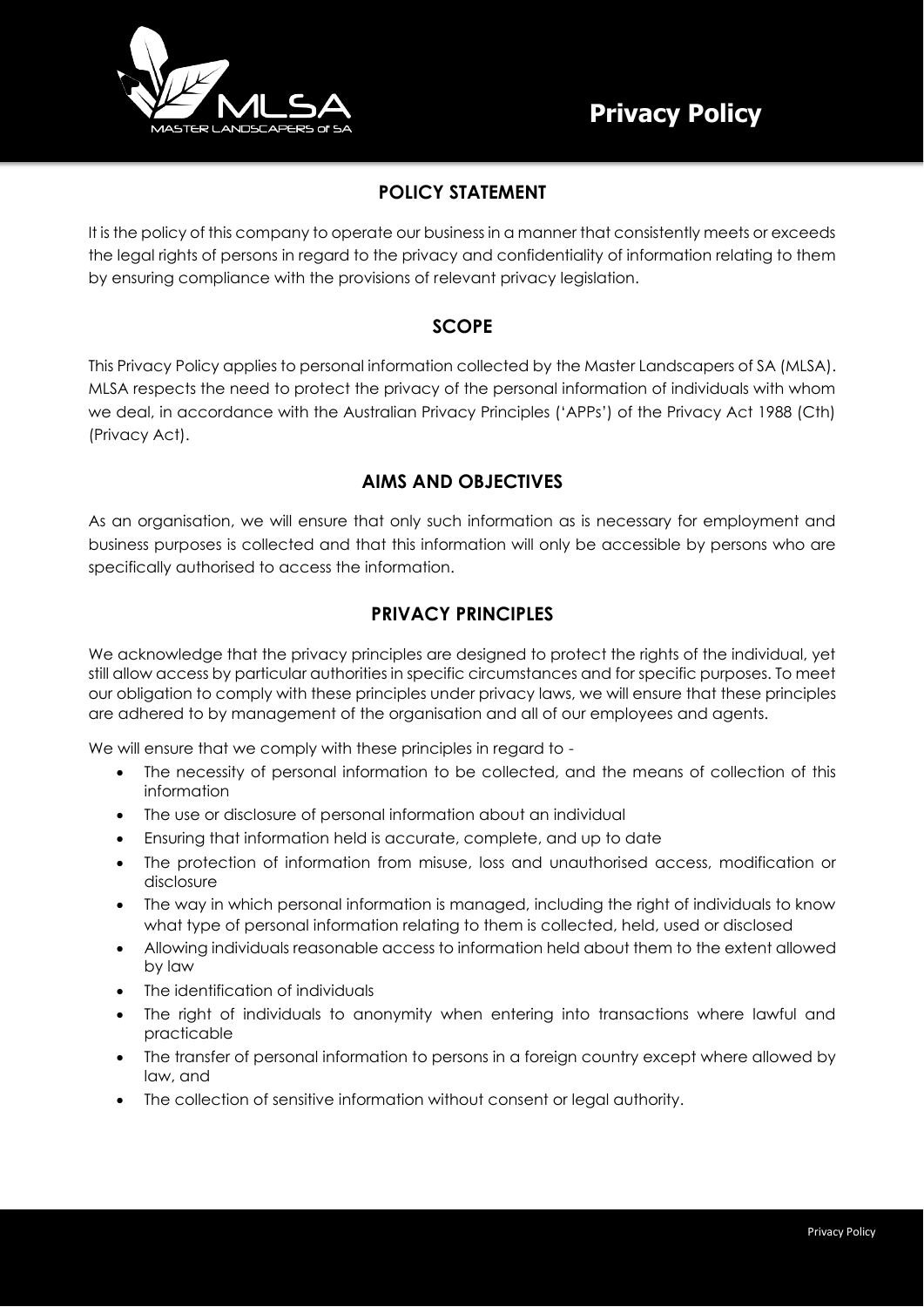

# **COLLECTION**

### What personal information does MLSA collect and hold?

MLSA only collects personal information as defined at law (information/opinion about an individual who can reasonably be identified from that information/opinion) that is reasonably necessary for our functions or activities, or is required or permitted by law.

MLSA collects personal information from a variety of sources – for example when:

- people post comments and information via our social media sites Facebook, Instagram and LinkedIn;
- people sign-up as registered customers, subscribe to our mailing lists, purchase products or provide feedback via our website [www.landcapesa.com.au;](http://www.landcapesa.com.au/)
- a person contacts us (including via the email and telephone details listed on our website) asking for information or advice about MLSA;
- we liaise with individual officers, employees and other representatives of the MLSA;
- we liaise with government agencies, industry bodies, unions and other stakeholders and organisations in the course of promoting the viewpoints and interests of the national building and construction industry;
- we conduct events or deliver training;
- we research policy issues:
- we record who we have had contact with in relation to media or other public relations events;
- we manage our corporate and personnel functions, including when people apply for or enquire about employment opportunities with us; and
- we otherwise engage with people in the course of pursuing our objectives and managing our corporate functions.

We do not collect sensitive information (e.g. information about an individual's race, ethnic origins, political opinions or association, trade or professional associations and memberships, union membership, criminal record or health information) unless:

- the individual has consented to the collection of the information and the information is reasonably necessary for one or more of MLSAs functions or activities; or
- the collection is required or permitted by law.

#### How and from whom does MLSA collect personal information?

MLSA only collects personal information by lawful and fair means.

MLSA usually collects personal information about individuals directly from those individuals or their authorised representative, as a result of, and in connection with, our on-going business relationship with those individuals.

MLSA sometimes collects personal information from a third party or from a publicly available source, but only if it is unreasonable or impracticable to collect that personal information from the individual.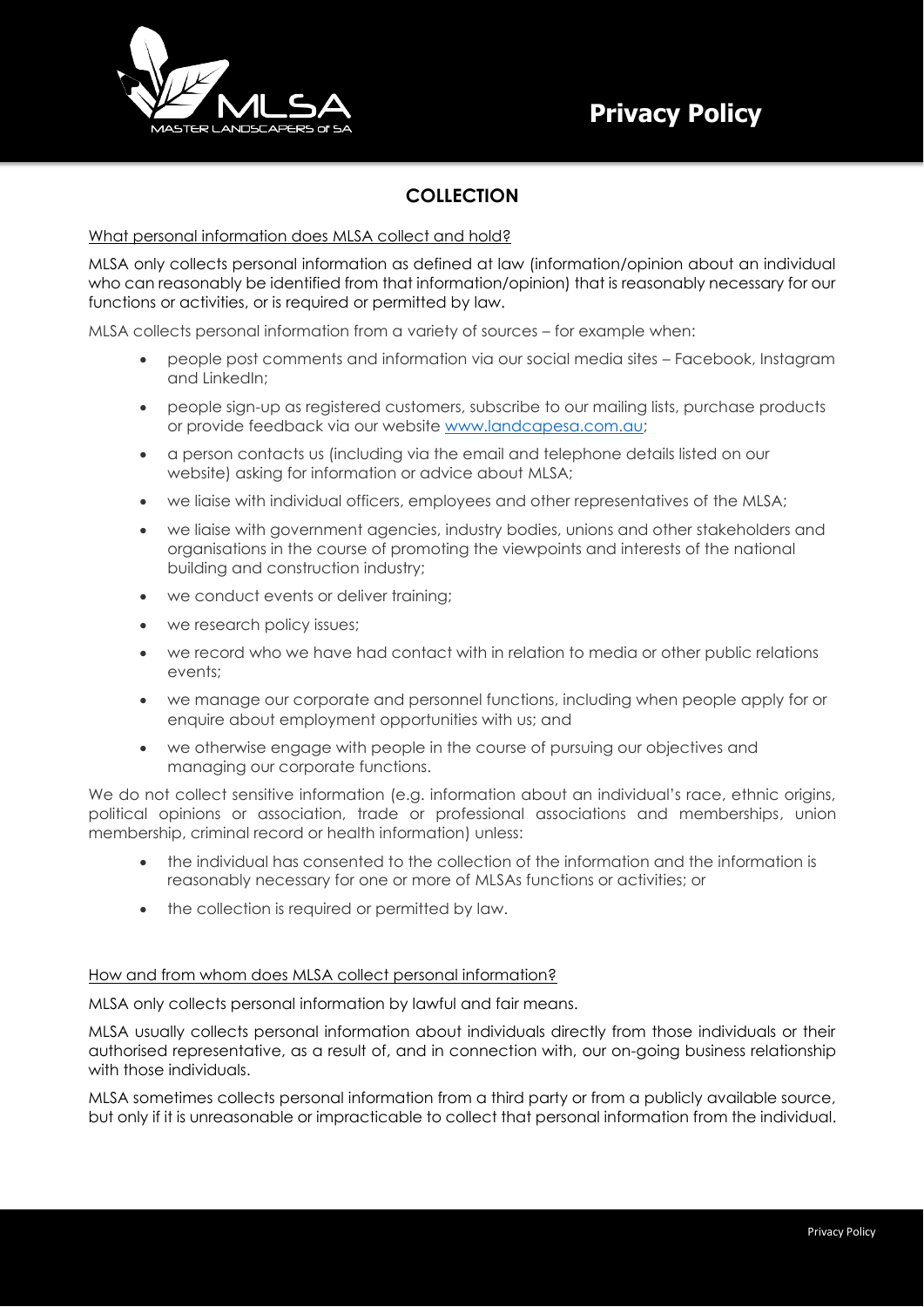

#### Why do we collect the personal information?

MLSA collects personal information:

- necessary for MLSA to provide products and services requested by individuals and organisations;
- for marketing purposes and to provide information about products and services that may be of interest to individuals and organisations;
- to improve the products and services we provide; and
- to enable us to conduct our business, including meeting our legal and regulatory obligations.

Generally, we will tell the individual why we are collecting the information, prior to or when we collect it.

If all or some of an individual's personal information is not collected, MLSA may not be able to provide all the benefits, services or products to the individual.

### Unsolicited personal information

If we receive personal information about you that we have not requested, and we determine that we could not have lawfully collected that information had we asked for it, we will destroy or deidentify the information if it is lawful and reasonable to do so.

#### Use and disclosure

MLSA will only use your personal information for the purpose for which it was provided to us, for related purposes or as required or permitted by law. Such purposes include:

- in the ordinary course of conducting our business. For example, supplying or acquiring products and services; responding to individuals' enquiries and feedback; providing information about our events, news, publications and products and services that may be of interest to individuals; and maintaining a relationship with individuals;
- for market research and product and service development, so that we are able to better understand our customers' needs and tailor our future products and services accordingly;
- in performing general administration, reporting and management functions. For example, invoicing and account management, payment processing, risk management, training, quality assurance and managing suppliers;
- for employment-related purposes, such as recruiting and providing services to staff; and
- for other purposes related to or in connection with our business, including meeting our legal and contractual obligations to third parties and for internal corporate governance purposes.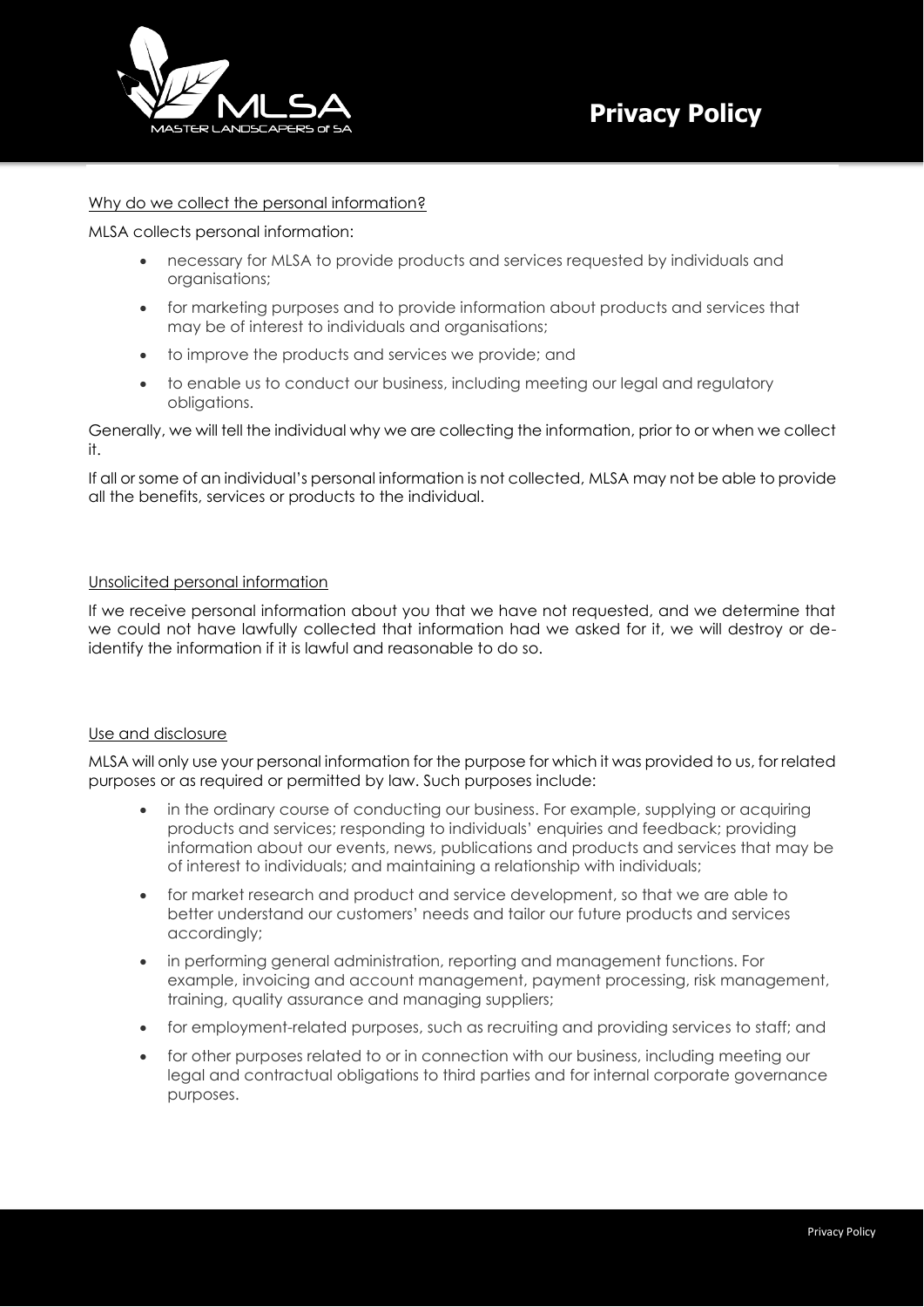

#### How MLSA discloses personal information

MLSA may disclose personal information to third parties:

- engaged by us to provide products or services, or to undertake functions or activities, on our behalf. For example, processing payment information, managing databases, marketing, research and advertising;
- that are our Member MLSA Associations, business partners, joint venturers, partners or agents;
- that are our external advisers, e.g. where disclosure is reasonably required to obtain advice, prepare legal proceedings or investigate suspected unlawful activity or serious misconduct; and
- as required or permitted by law.

### **SENSITIVE INFORMATION**

MLSA will only use or disclose an individual's sensitive information for the purpose for which it was initially collected (the 'primary purpose') or for another purpose only with your consent or if required or permitted by law.

### **MARKETING USE AND DISCLOSURE**

MLSA may use and disclose individuals' personal information (other than sensitive information) to provide individuals with information about our products and services that we consider may be of interest to the individual. An individual may contact us (see 'How to Contact Us') if they wish to opt out of receiving further marketing offers, via email or otherwise. Direct marketing offers will contain an opportunity to opt out from receiving further communications of this nature.

### **OVERSEAS DISCLOSURE**

MLSA is not likely to disclose personal information to overseas recipients, save where it is necessary to provide personal information as part of travel or delegate attendance at international meetings or conferences.

Any overseas disclosure does not affect our commitment to safeguarding individuals' personal information. Where reasonable in the circumstances, our contracts with overseas recipients oblige them to comply with the Act. However, individuals acknowledge that, in agreeing to the disclosure of their information to overseas recipients, we will no longer be required to take reasonable steps to ensure overseas recipients' compliance with the Policy in relation to the individual's information and we will not be liable to the individual for breach of the Policy by those overseas recipients. On this basis, individuals consent to such disclosure when supplying their personal information to MLSAA.

### **QUALITY OF INFORMATION**

MLSA will take reasonable steps to ensure that the information we collect, use and disclose is accurate, complete and up-to-date. However, MLSA relies on individuals to advise us of any changes or corrections to the information we hold about the individual. An individual is able to contact us (see 'How to Contact Us') and ask for the correction of personal information we hold if the individual believes the information we hold is inaccurate or incomplete.